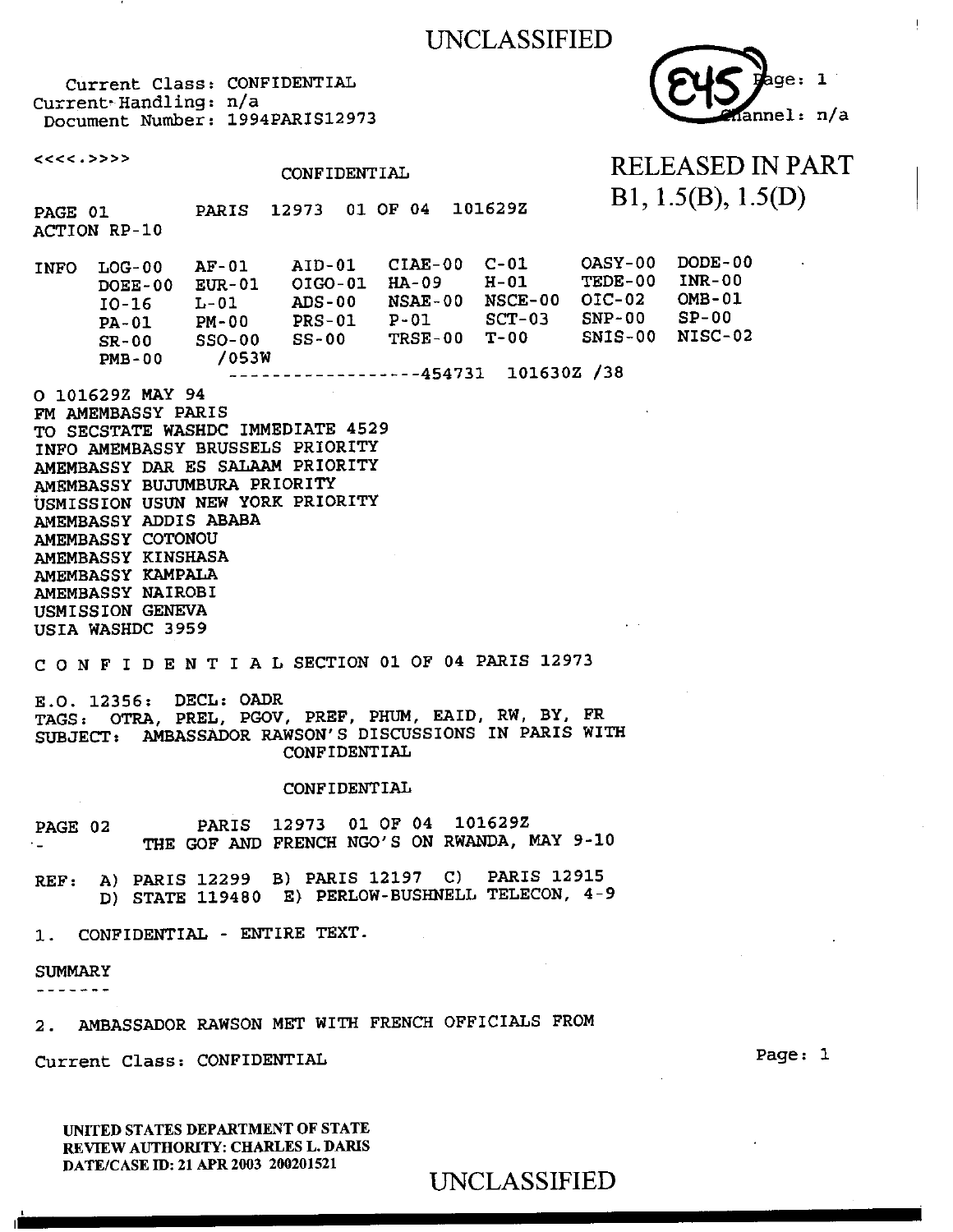Current Class: CONFIDENTIAL Current. Handling: n/a Document Number: 1994PARIS12973

THE QUAI AND THE ELYSEE ON MAY 9-10 TO BRIEF ON THE VISIT OF A/S SHATTUCK TO RWANDA'S NEIGHBORS AND TO GENEVA AND TO ENCOURAGE THE FRENCH TO TAKE AN ACTIVE PUBLIC DIPLOMACY ROLE IN ATTEMPTING TO STOP THE MASSACRES AND FIGHTING IN RWANDA. WHILE THE FRENCH FULLY SHARE OUR OBJECTIVE OF BRINGING AN END TO THE MASSACRES AS QUICKLY AS POSSIBLE,/

CONFIDENIIAL

CONFIDENTIAL

PAGE 03 PARIS 12973 01 OF 04 101629Z HAVE BEEN REPORTED IN REF (C). END SUMMARY.

4. DURING HIS MAY 9-10 STOP IN PARIS, AMBASSADOR RAWSON MET WITH THE ACTING DIRECTOR FOR AFRICAN AFFAIRS AT THE QUAI, YANNICK GERARD, AND CATHERINE BOIVINEAU, OFFICE DIRECTOR FOR EAST AND CENTRAL AFRICA, AS WELL AS DOMINIQUE PIN, ELYSEE ADVISOR FOR AFRICAN AFFAIRS. HE BRIEFED THE FRENCH ON THE MAIN POINTS OF HA A/S SHATTUCK'S DISCUSSIONS WITH RWANDA'S NEIGHBORS, TALKS WITH OAU SYG SALIM SALIM AND IN GENEVA WITH THE ICRC AND UN ORGANIZATIONS.

RESULTS OF THE SHATTUCK MISSION

5. RAWSON NOTED THAT SHATTUCK'S DISCUSSIONS WITH REGIONAL LEADERS, WERE NOT AS DISCOURAGING AS THEY INITIALLY SEEMED SINCE IT IS CLEAR THAT BOTH SIDES IN THE RWANDA CONFLICT HAVE AGREED TO THE IDEA OF A CEASE-FIRE. THE MAIN STUMBLING BLOCK IS THE UNWILLINGNESS OF THE RPF TO NEGOTIATE WITH THE GOVERNMENT, HE STATED. THIS MEANS THAT ARRANGEMENTS MUST BE MADE BY FIELD COMMANDERS, BASED ON PRINCIPLES AGREED TO BY THE RESPECTIVE LEADERSHIPS. THE BURDEN OF

Current Class: CONFIDENTIAL Page: 2

Page: 2 Channel: n/a

 $B1$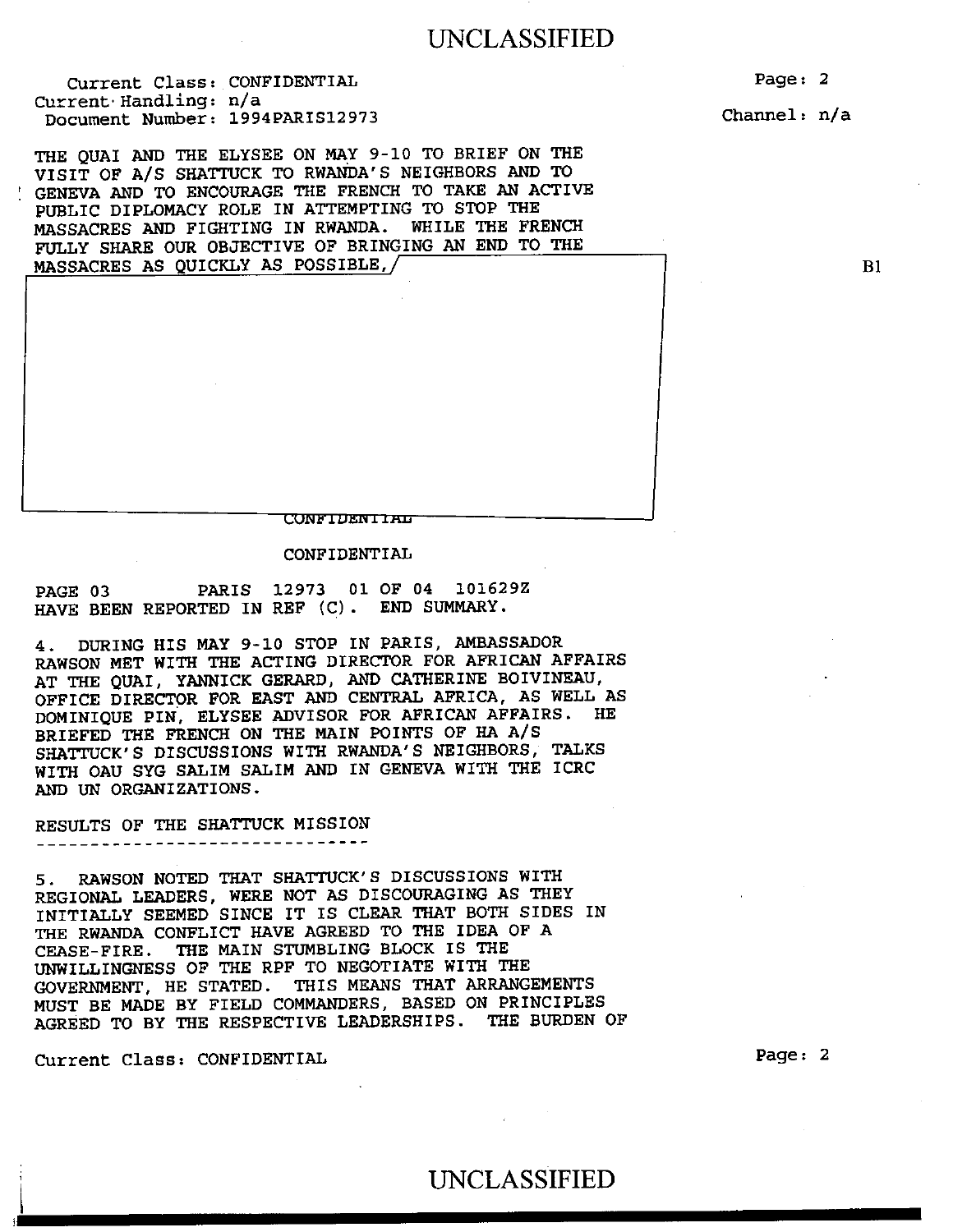Current Class: CONFIDENTIAL Current Handling: n/a Document Number: 1994PARIS12973

CARRYING THIS OUT WILL FALL ON UNAMIR COMMANDER GEN. DELLAIRE, WHO BELIEVES THAT HE CAN HAVE A WORKING-LEVEL ' DOCUMENT READY SHORTLY.

6. RAWSON NOTED THAT CONSENSUS SEEMS TO EXIST AMONG REGIONAL LEADERS ON THREE MAIN POINTS:.

#### CONFIDENTIAL

### CONFIDENTIAL

PAGE 04 PARIS 12973 01 OF 04 101629Z -- THE KILLINGS MUST STOP. THEY ARE AN AFFRONT TO ALL AFRICANS. MOVING TO A CEASE-FIRE MAY HELP THIS , HAPPEN. /

-- THIS SHOULD BE FOLLOWED IMMEDIATELY BY A REGIONAL "SUMMIT," AN IDEA CONTAINED IN THE SEPARATE DOCUMENTS PRODUCED AT GBADOLITE. THE OBJECTIVE OF.THE SUMMIT WOULD BE TO OUTLINE MODALITIES FOR A DURABLE AGREEMENT

CONFIDENTIAL

*NNNN* 

#### CONFIDENTIAL

| <b>PAGE 01</b> | <b>ACTION RP-10</b>                                     | PARIS 12973 02 OF 04 101629Z                                                 |        |                                   |  |
|----------------|---------------------------------------------------------|------------------------------------------------------------------------------|--------|-----------------------------------|--|
|                | $INFO$ $LOG-00$ $AF-01$<br>DOEE-00 EUR-01<br>TO-16 L-01 | AID-01 CIAE-00 C-01<br>01GO-01 HA-09<br>ADS-00 NSAE-00 NSCE-00 OIC-02 OMB-01 | $H-01$ | OASY-00 DODE-00<br>TEDE-00 INR-00 |  |

PA-01 PM-00 PRS-01 P-01 SCT-03 SNP-00 SP-00 SR-00 SSO-00 SS-00 TRSE-00 T-00 SNIS-00 NISC-02 PMB-00 /053W

45473C 101631Z /38

O 101629Z MAY 94 FM AMEMBASSY PARIS TO SECSTATE WASHDC IMMEDIATE 4530 INFO AMEMBASSY BRUSSELS PRIORITY AMEMBASSY DAR ES SALAAM PRIORITY AMEMBASSY BUJUMBURA PRIORITY USMISSION USUN NEW YORK PRIORITY AMEMBASSY ADDIS ABABA AMEMBASSY COTONOU AMEMBASSY KINSHASA AMEMBASSY KAMPALA

Current Class: CONFIDENTIAL Page: 3

Page: 3

Channel: n/a

Bi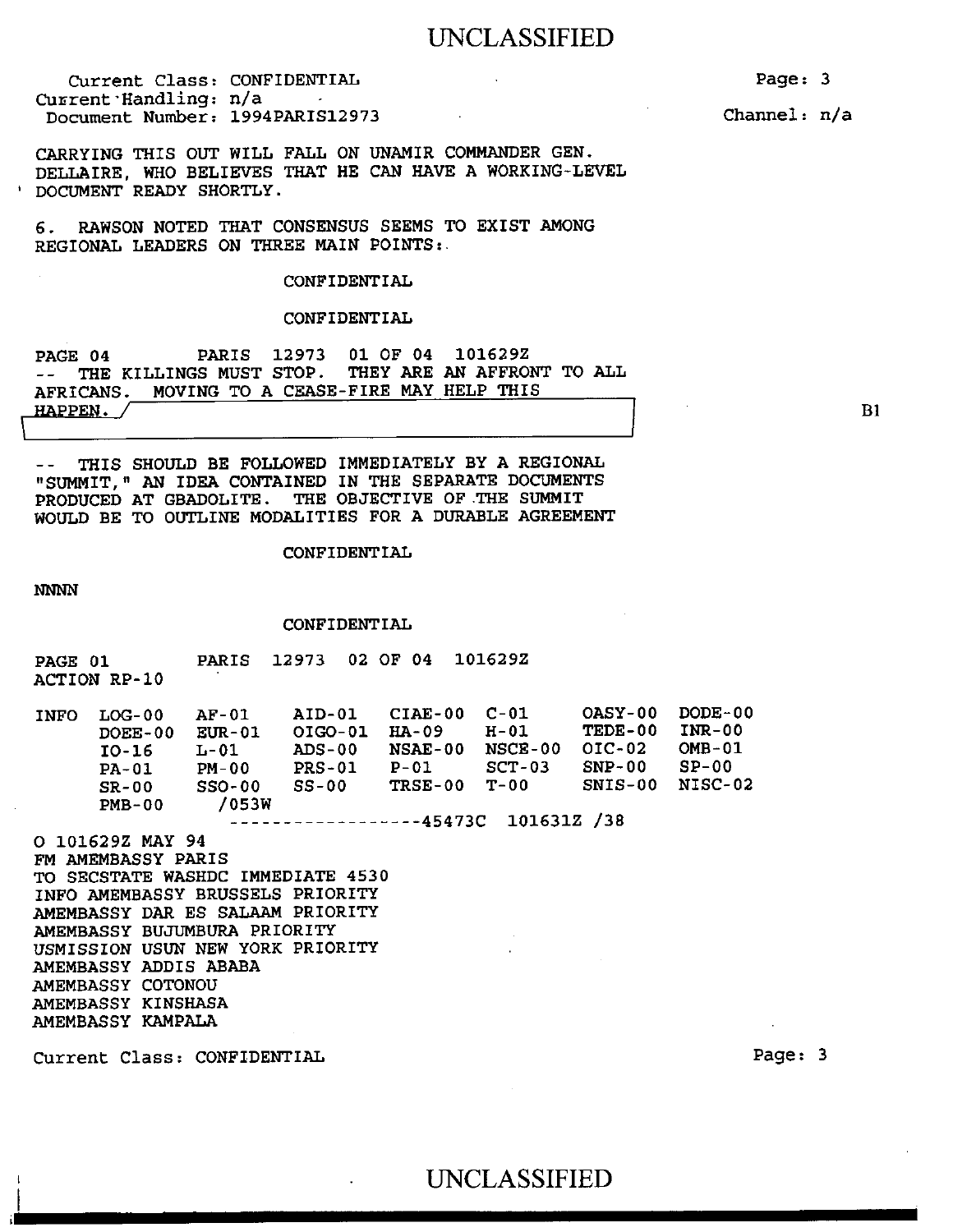Current Class: CONFIDENTIAL Current Handling: n/a Document Number: 1994PARIS12973

AMEMBASSY NAIROBI USMISSION GENEVA ' USIA WASHDC 3960

CONFIDENTIALSECTION 02 OF 04 PARIS 12973

E.O. 12356: DECL: OADR TAGS: OTRA, PREL, PGOV, PREF, PHUM, EAID, RW, BY, FR SUBJECT: AMBASSADOR RAWSON'S DISCUSSIONS IN PARIS WITH CONFIDENTIAL

#### CONFIDENTIAL

PAGE 02 PARIS 12973 02 OF 04 101629Z THE GOF AND FRENCH NGO'S ON RWANDA, MAY 9-10

TO END THE FIGHTING.

-- A CEASE-FIRE WOULD MAKE POSSIBLE THE DEPLOYMENT OF AN INTERNATIONAL FORCE FOR HUMANITARIAN PROTECTION AND THE INITIATIVE OF AN INQUIRY INTO THE CAUSES OF CONFLICT.

A REGIONAL SOLUTION?<br>--------------------

**CONFIDENTIAL** 

CONFIDENTIAL

Current Class: CONFIDENTIAL

Page: 4 Channel: n/a

B1

UNCLASSIFIED

Page: 4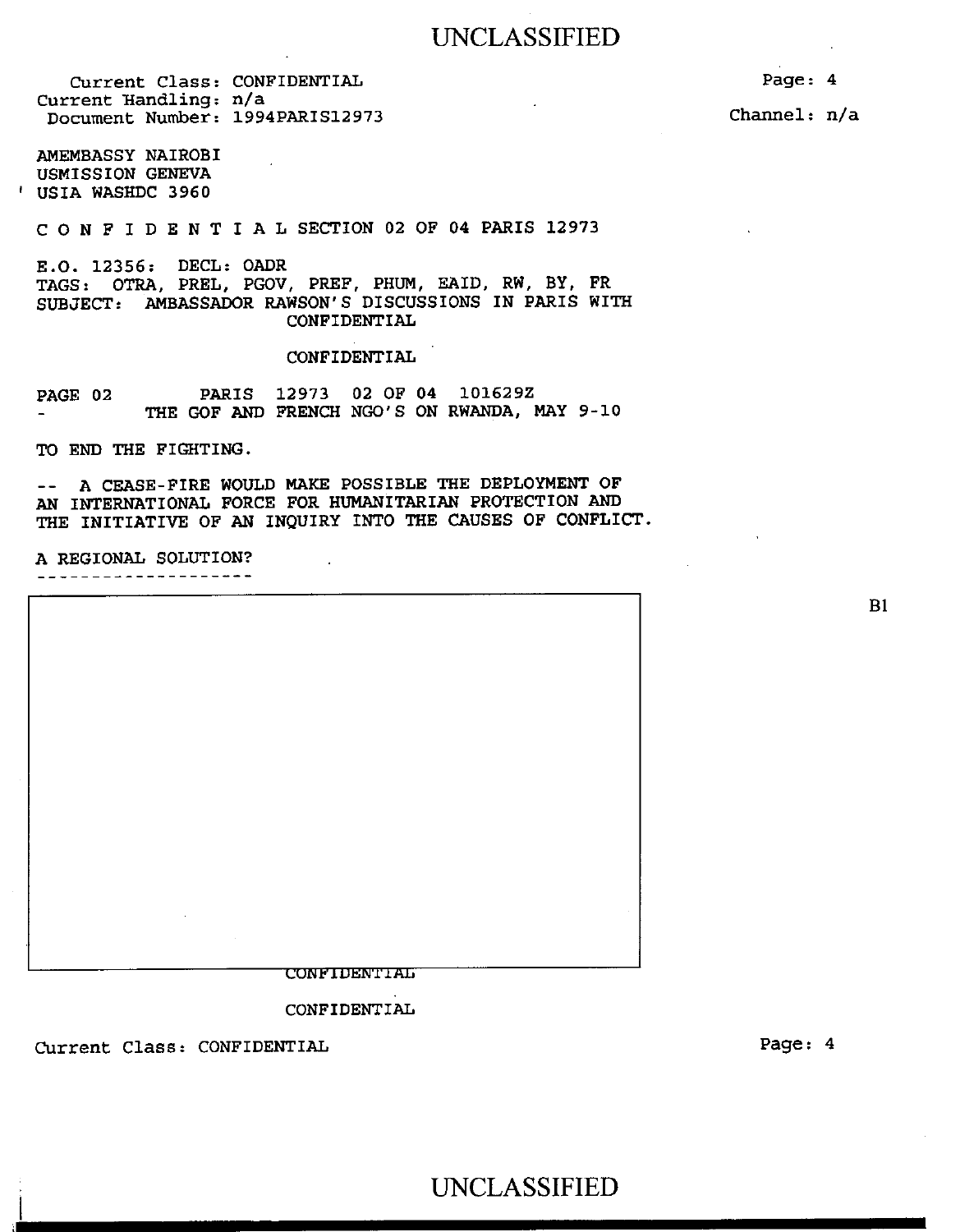Current Class: CONFIDENTIAL Current 'Handling: n/a Document Number: 1994PARIS12973 Page: 5

Channel: n/a

PAGE 03 PARIS 12973 02 OF 04 101629Z

B1

10. RAWSON NOTED THAT WHILE SOME ELEMENTS OF THE RPF HAVE EXPRESSED SUPPORT FOR A NEW INTERNATIONAL FORCE, IT IS NOT CLEAR TO US WHETHER THEY SPEAK FOR THE ORGANIZATION AS A WHOLE AND THE SAME PROBLEM EXISTS ON THE GOR SIDE. OTHER ELEMENTS IN THE RPF CAN ACCEPT A. CONFIDENTIAL

#### CONFIDENTIAL

PAGE 04 PARIS 12973 02 OF 04 101629Z UN HUMANITARIAN FORCE BUT ARE ADAMANTLY OPPOSED TO UNSYG BOUTROS GHALI'S PROPOSAL FOR AN INTERPOSITION FORCE SINCE THE DE FACTO OUTCOME WOULD BE TO STABILIZE THE HUTU DOMINATED MILITARY AND GOVERNMENT. RAWSON CONTINUED THAT WHILE THERE IS CONSENSUS IN NEIGHBORING CAPITALS FOR A NEW INTERNATIONAL FORCE, THE GOB AND ARMY ARE AMBIGUOUS IN THEIR SUPPORT.

### CONFIDENTIAL

*NNNN* 

Current Class: CONFIDENTIAL Page: 5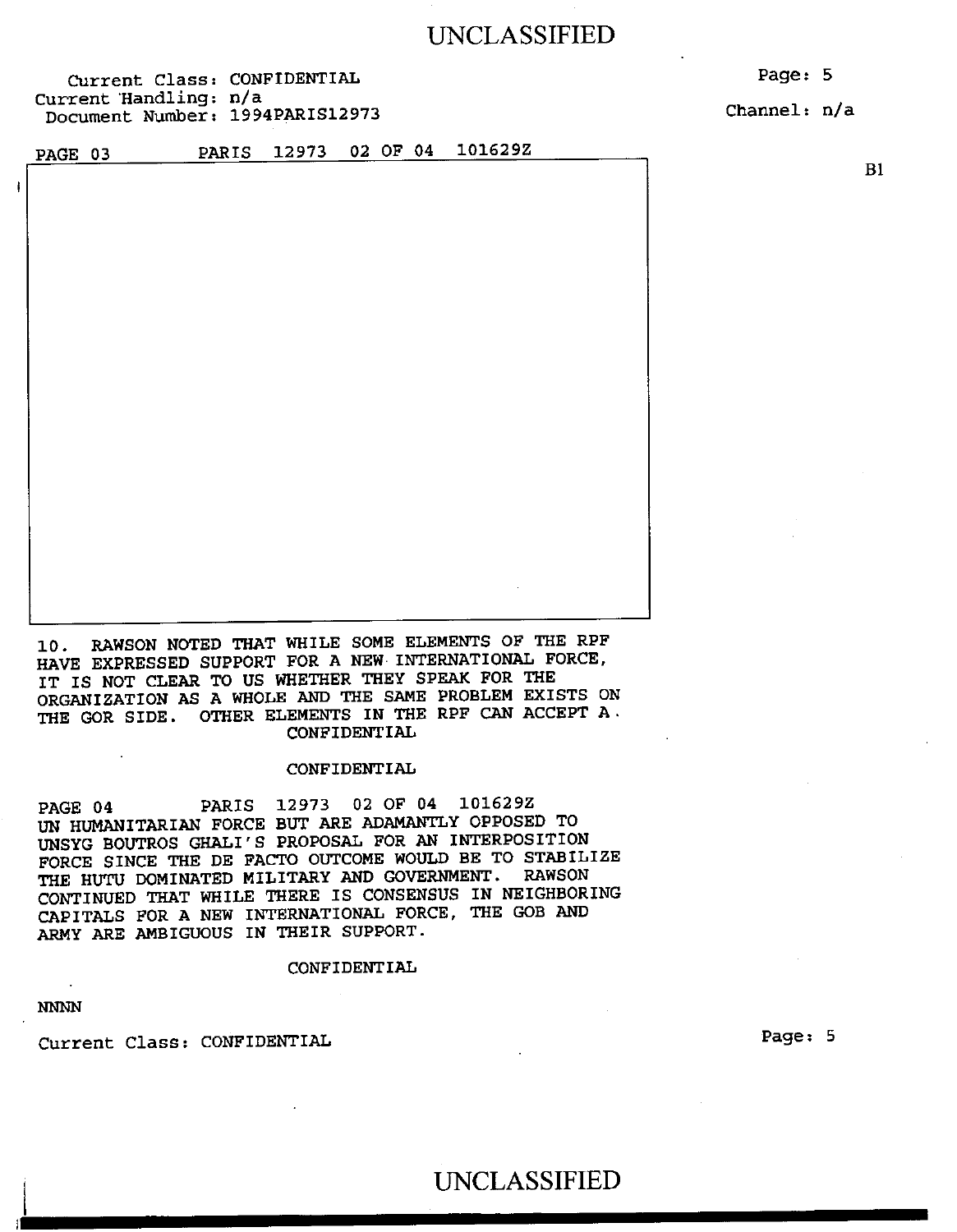| Current Class: CONFIDENTIAL<br>Current Handling: n/a<br>Document Number: 1994PARIS12973 |  |
|-----------------------------------------------------------------------------------------|--|
|                                                                                         |  |

CONFIDENTIAL

PAGE 01 PARIS 12973 03 OF 04 101630Z ACTION RP-10 INFO LOG-00 AF-01 AID-01 CIAE-00 C-01 OASY-00 DODE-00

DOEE-00 10-16 PA-01 SR-00 PMB-00 EUR-01 OIG0-01 HA-09 L-01 ADS-00 NSAE-00 PM-00 PRS-01 SSO-00 SS-00 /053W P-01 TRSE-00 TEDE-00 INR-00<br>OIC-02 OMB-01  $NSCE-00$   $OIC-02$ SCT-03 SNP-00 SP-00 SNIS-00 NISC-02 454747 101631Z /38 0 101629Z MAY 94

FM AMEMBASSY PARIS TO SECSTATE WASHDC IMMEDIATE 4531 INFO AMEMBASSY BRUSSELS PRIORITY AMEMBASSY.DAR ES SALAAM PRIORITY AMEMBASSY BUJUMBURA PRIORITY USMISSION USUN NEW YORK PRIORITY AMEMBASSY ADDIS ABABA AMEMBASSY COTONOU AMEMBASSY KINSHASA AMEMBASSY KAMPALA AMEMBASSY NAIROBI USMISSION GENEVA USIA WASHDC 3961

CONFIDENTIALSECTION 03 OF 04 PARIS 12973

E.O. 12356: DECL: OADR TAGS: OTRA, PREL, PGOV, PREF, PHUM, EAID, RW, BY, FR SUBJECT: AMBASSADOR RAWSON'S DISCUSSIONS IN PARIS WITH CONFIDENTIAL

#### CONFIDENTIAL

PAGE 02 PARIS 12973 03 OF 04 101630Z THE GOF AND FRENCH NGO'S ON RWANDA, MAY 9-10

ARMS FLOWS AND MILITARY STATUS 

11. WE REITERATED OUR CONCERNS OVER THE FLOW OF ARMS FROM UGANDA (TO THE RPF) AND FROM ZAIRE (TO THE RWANDAN ARMY; FAR).

Current Class: CONFIDENTIAL

Page: 6

BI

Channel: n/a

Page: 6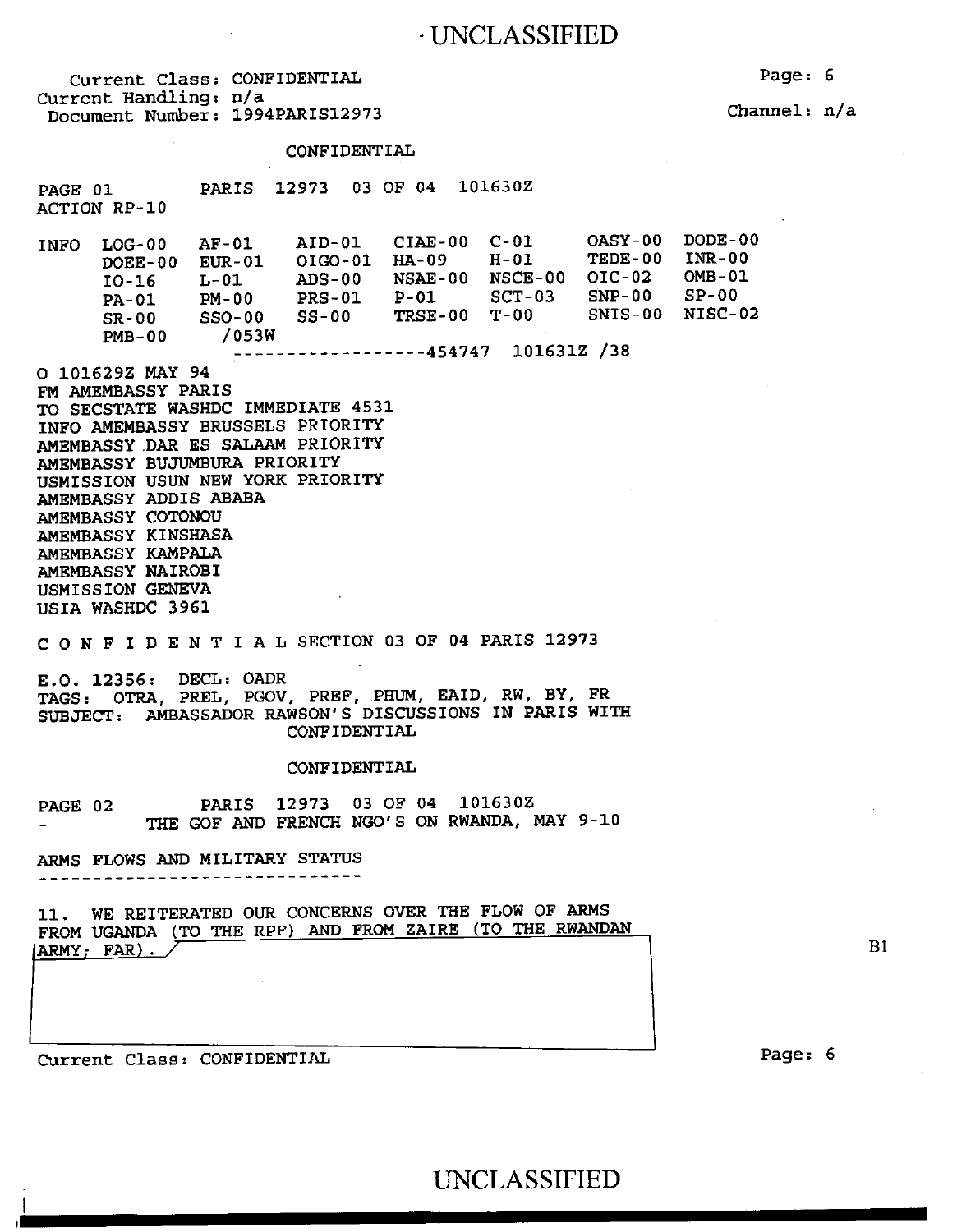Current Class: CONFIDENTIAL Current Handling: n/a Document Number: 1994PARIS12973 Page: 7

Channel: n/a

B1

B1

B1

12. RAWSON NOTED THAT, WHILE THE SITUATION IN THE FIELD REMAINS UNCLEAR, IT SEEMS THAT THE RPF OFFENSIVE IS SLOWING DOWN AND HAVING DIFFICULTY TAKING THE MORE HEAVILY FORTIFIED AREAS IN AND AROUND KIGALI. HOWEVER, HE CONTINUED, WE ARE FAR FROM CERTAIN WHETHER THIS SLOWING IS DELIBERATE ON THE PART OF THE RPF. IT COULD BE A TACTIC TO ALLOW THE RPF TO REBUILD STOCKS OR TO ALLOW THE FAR TIME TO FLEE.

### PUBLIC AND PRIVATE DIPLOMACY

13. DRAWING ON GUIDANCE IN REFS (D) AND (E) CONCERNING ADDITIONAL PUBLIC STATEMENTS, WE ASKED BOTH THE ELYSEE AND THE QUAI ABOUT THE POSSIBILITY OF THE GOF MAKING ADDITIONAL PUBLIC DECLARATIONS CONCERNING THE NEED FOR AN IMMEDIATE END TO THE MASSACRES AND A CEASE-FIRE. WE ALSO ASKED IF THE GOF WOULD USE ITS MILITARY-TO-MILITARY CONTACTS TO URGE THAT FIGHTING STOP IMMEDIATELY. IN

Current Class: CONFIDENTIAL Page: 7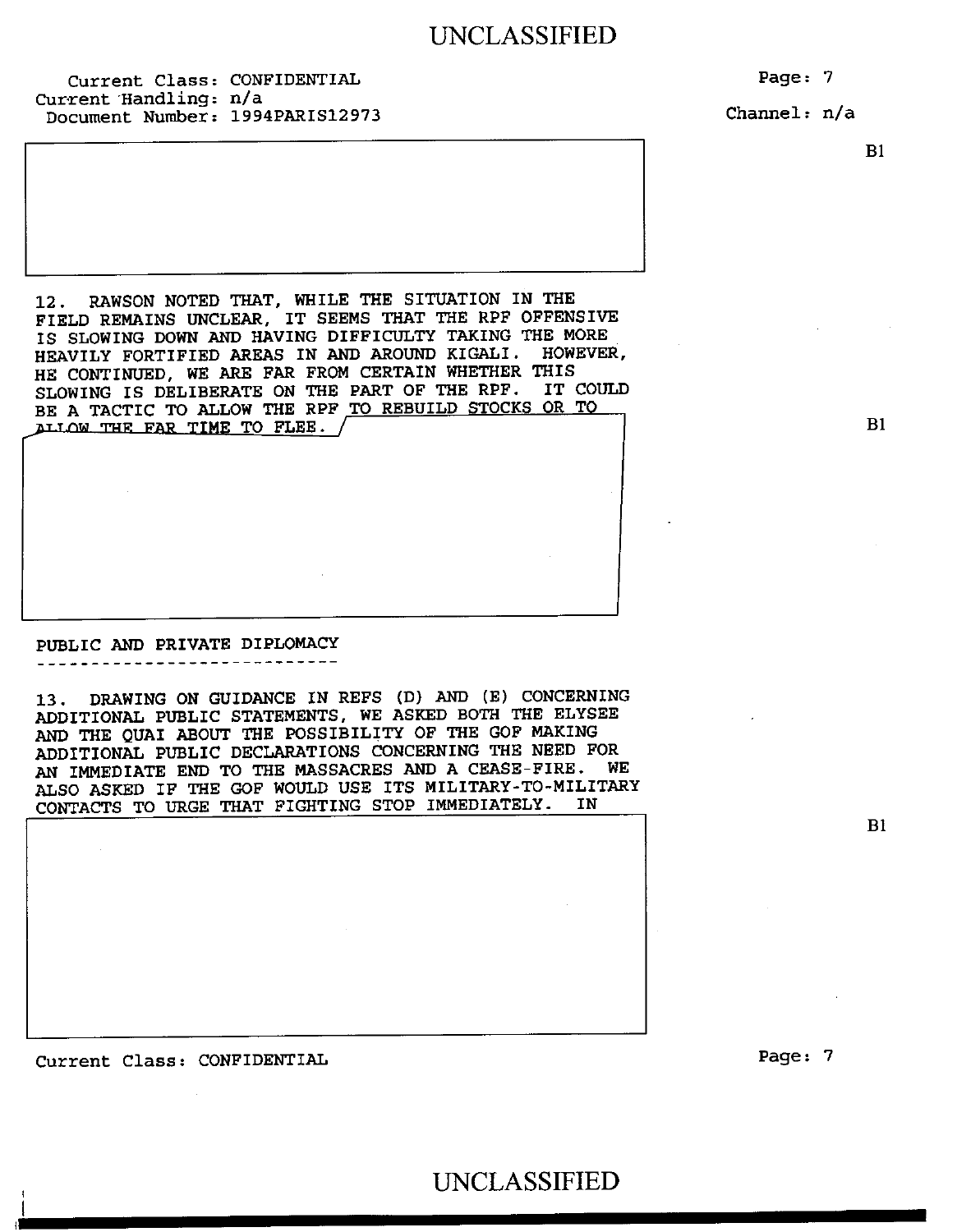Current Class: CONFIDENTIAL Current handling: n/a Document Number: 1994PARIS12973 Page: 8

Channel: n/a

B1

CONFIDENTIAL

NNNN

 $\mathbf{I}$ 

### CONFIDENTIAL

PAGE 01 PARIS 12973 04 OF 04 101630Z ACTION RP-10

INFO LOG-00 AF-01 AID-01 CIAE-00 C-01 OASY-00 DODE-00<br>DOEE-00 EUR-01 OIGO-01 HA-09 H-01 TEDE-00 INR-00 OIGO-01 HA-09 H-01 TEDE-00 INR-00<br>ADS-00 NSAE-00 NSCE-00 OIC-02 OMB-01 10-16 L-01 ADS-00 NSAE-00 NSCE-00 OIC-02 OMB-01<br>PA-01 PM-00 PRS-01 P-01 SCT-03 SNP-00 SP-00 PA-01 PM-00 PRS-01 P-01 SCT-03 SNP-00 SP-00 SR-00 SSO-00 SS-00 TRSE-00 T-00 SNIS-00 NISC-02<br>PMB-00 /053W  $PMB-00$ -----------45474D 101631Z /38

0 101629Z MAY 94 FM AMEMBASSY PARIS TO SECSTATE WASHDC IMMEDIATE 4532 INFO AMEMBASSY BRUSSELS PRIORITY AMEMBASSY DAR ES SALAAM PRIORITY AMEMBASSY BUJUMBURA PRIORITY USMISSION USUN NEW YORK PRIORITY AMEMBASSY ADDIS ABABA AMEMBASSY COTONOU AMEMBASSY KINSHASA AMEMBASSY KAMPALA AMEMBASSY NAIROBI USMISSION GENEVA USIA WASHDC 3962

Current Class: CONFIDENTIAL Page: 8